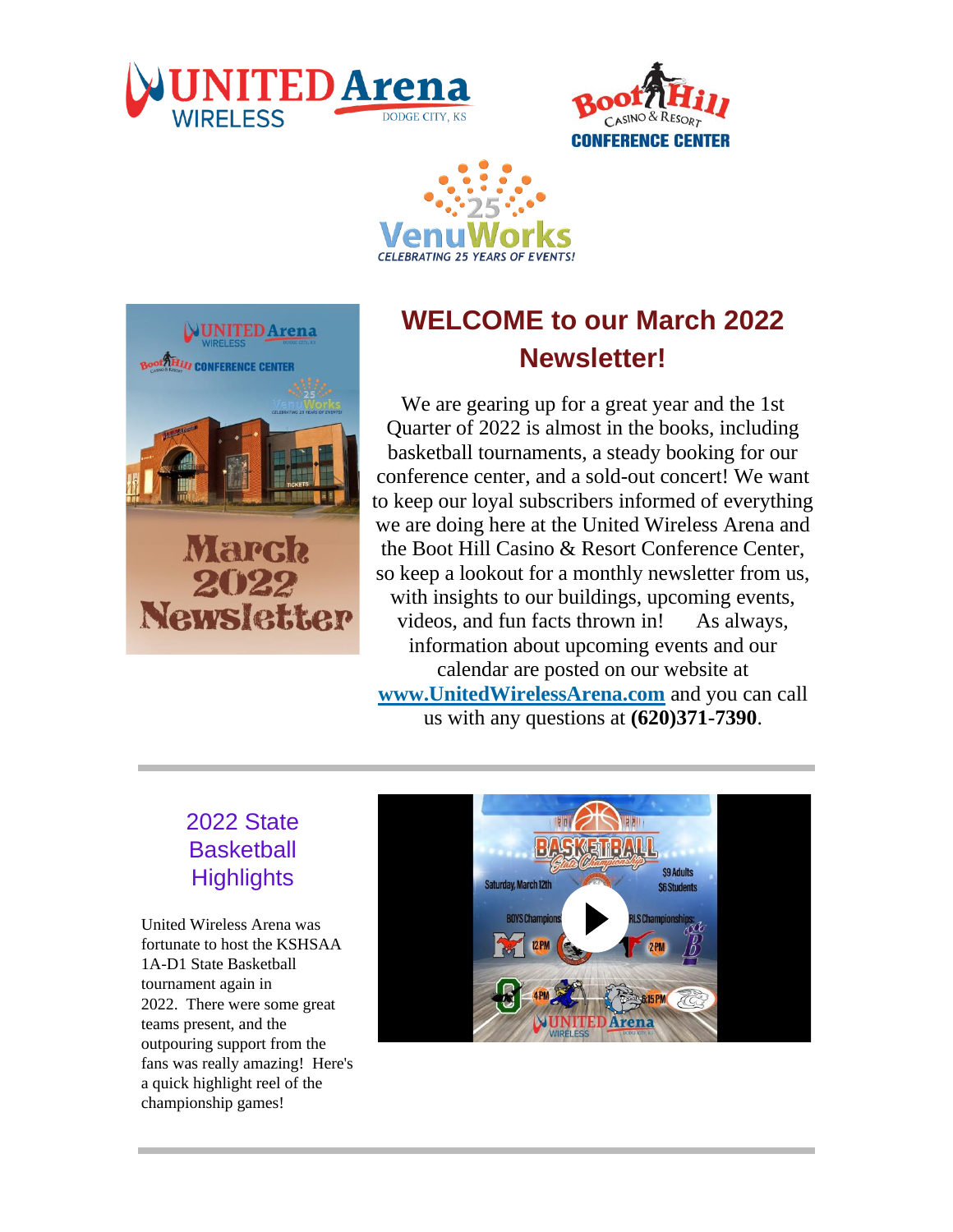

United Wireless Arena and Boot Hill Casino & Resort Conference Center

Total number of events: 59 Number of event days: 117 Attendance: 38,330 Economic Impact: \$3,794,670

\*These numbers represent the "IQuarter through 3/29/21 (Economic impact calculations based on KS Travel Industry Association)

## **1st Quarter 2022: COMMUNITY IMPACT**

We've had an overwhelmingly busy first quarter of the year - both events and attendance have surpassed previous years and our calendar is really filling up for the rest of the year! As we explained in last month's newsletter, our Arena and Conference Center has a huge impact on the surrounding community with each of our events. Guests coming to conferences, shows, or sporting events also spend money in the community for hotel rooms, restaurants, and shopping. This first quarter of 2022 brought an Economic Impact of approximately **\$3,94,670** with estimated attendance of **38,330**! (*Fun fact: the State basketball tournament March 9-12 accounted for 7,667 tickets sold PLUS the teams, coaches, cheerleaders, bands that came through the pass gate! That's some awesome community support and school spirit!*) (Economic impact calculations based on KS Travel Industry Association)

#### **Bridal & Women's Day Out Expo**

**Sunday, April 24th** is the annual Bridal & Women's Expo at the Boot Hill Casino & Resort Conference Center from noon until 4pm. This is the largest bridal show in a 200 mile radius and we've got some great plans in mind - including lots of shopping vendors, catering samples, DJ's, decorators, a bridal fashion show, and a cash bar (try the Champagne Margarita!). This is free to attend so grab your best girlfriends and make it an afternoon all about YOU! **Interested in being a vendor at the show?** We can accept a few more businesses! Email Nick at [ngiannino@unitedwirelessarena.com](mailto:ngiannino@unitedwirelessarena.com) for details!